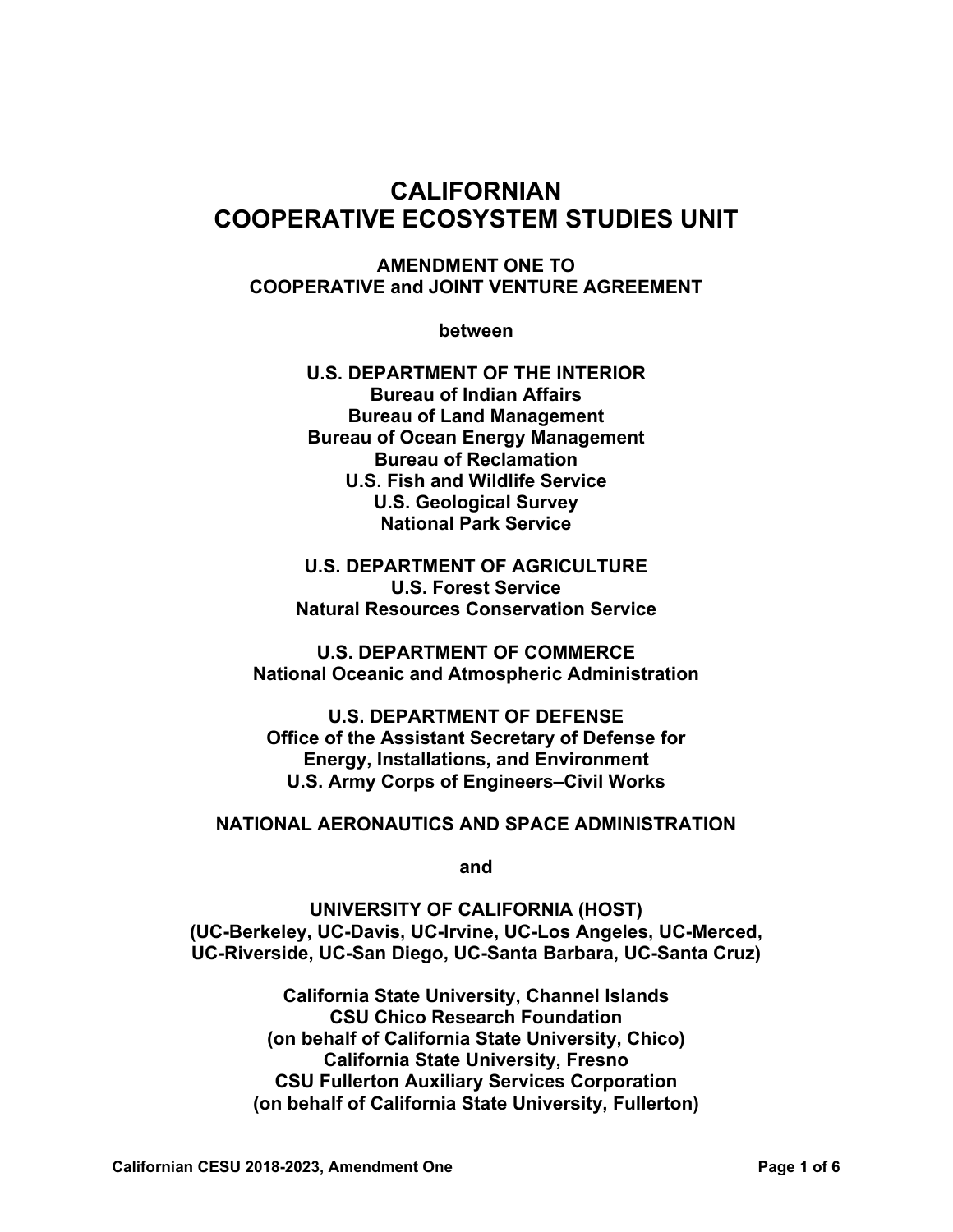**Humboldt State University California State University, Los Angeles University Corporation at Monterey Bay (on behalf of CSU Monterey Bay) The University Corporation | California State University, Northridge Cal Poly Pomona Foundation, Inc. (on behalf of California State Polytechnic University, Pomona) California State University, Sacramento (Sacramento State) San Diego State University Research Foundation San Francisco State University Cal Poly Corporation (on behalf of California Polytechnic State University) Sonoma State University California State University, Stanislaus Carnegie Mellon University Occidental College University of Southern California School of Architecture California Department of Fish and Wildlife California Association of Resource Conservation Districts California Invasive Plant Council The Institute for Bird Populations Institute for Wildlife Studies Moss Landing Marine Laboratories Point Blue Conservation Science Santa Barbara Botanic Garden San Bernardino County Museum San Diego Natural History Museum Zoological Society of San Diego (d/b/a San Diego Zoo Global)** 

#### **Adding: Marine Ecology and Telemetry Research The Marine Mammal Center**

With the exception of the changes below, all terms and conditions of the Californian CESU Cooperative and Joint Venture Agreement apply to this Amendment, and this Amendment is hereby made part of the Agreement.

### **ARTICLE I. BACKGROUND AND OBJECTIVES**

Q.1. Marine Ecology and Telemetry Research and The Marine Mammal Center are hereby included in the Californian CESU as a Partner Institutions.

#### **ARTICLE III. TERM OF AGREEMENT**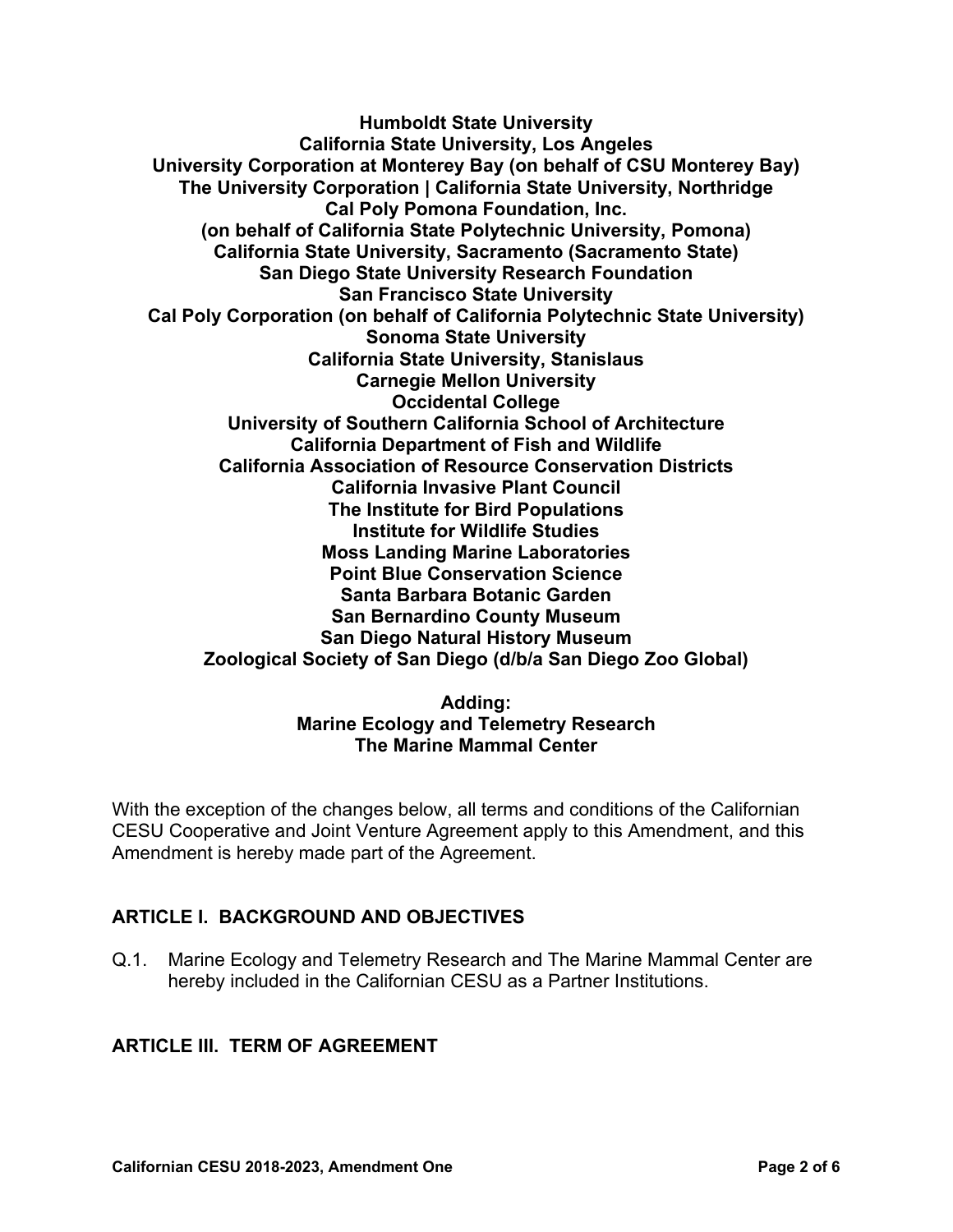- A.1. The effective date of the Californian CESU Cooperative and Joint Venture Agreement is 01 July 2018.
- A.2. The effective date of this Amendment to the Californian CESU Cooperative and Joint Venture Agreement shall be determined from the date of the last signature.

#### **ARTICLE IV. KEY OFFICIALS**

C.30. The technical representative for Marine Ecology and Telemetry Research is:

Gregory S. Schorr President Marine Ecology and Telemetry Research 2468 Camp McKenzie Trail NW Seabeck, WA 98380 Phone: (206) 931-4638 gschorr@marecotel.org

C.31. The technical representative for Marine Mammal Center is:

Jeffrey Boehm Executive Director The Marine Mammal Center 2000 Bunker Road, Fort Cronkhite Sausalito, CA 94965 Telephone: (415) 289-7337 Fax: (415) 754-4037 boehmj@tmmc.org

#### **ARTICLE XIV. AMENDMENT AUTHORIZING SIGNATURES**

Per Article III.C., the following authorizing signatures are attached:

- N. UNIVERSITY OF CALIFORNIA (HOST)
- RR. Marine Ecology and Telemetry Research
- SS. The Marine Mammal Center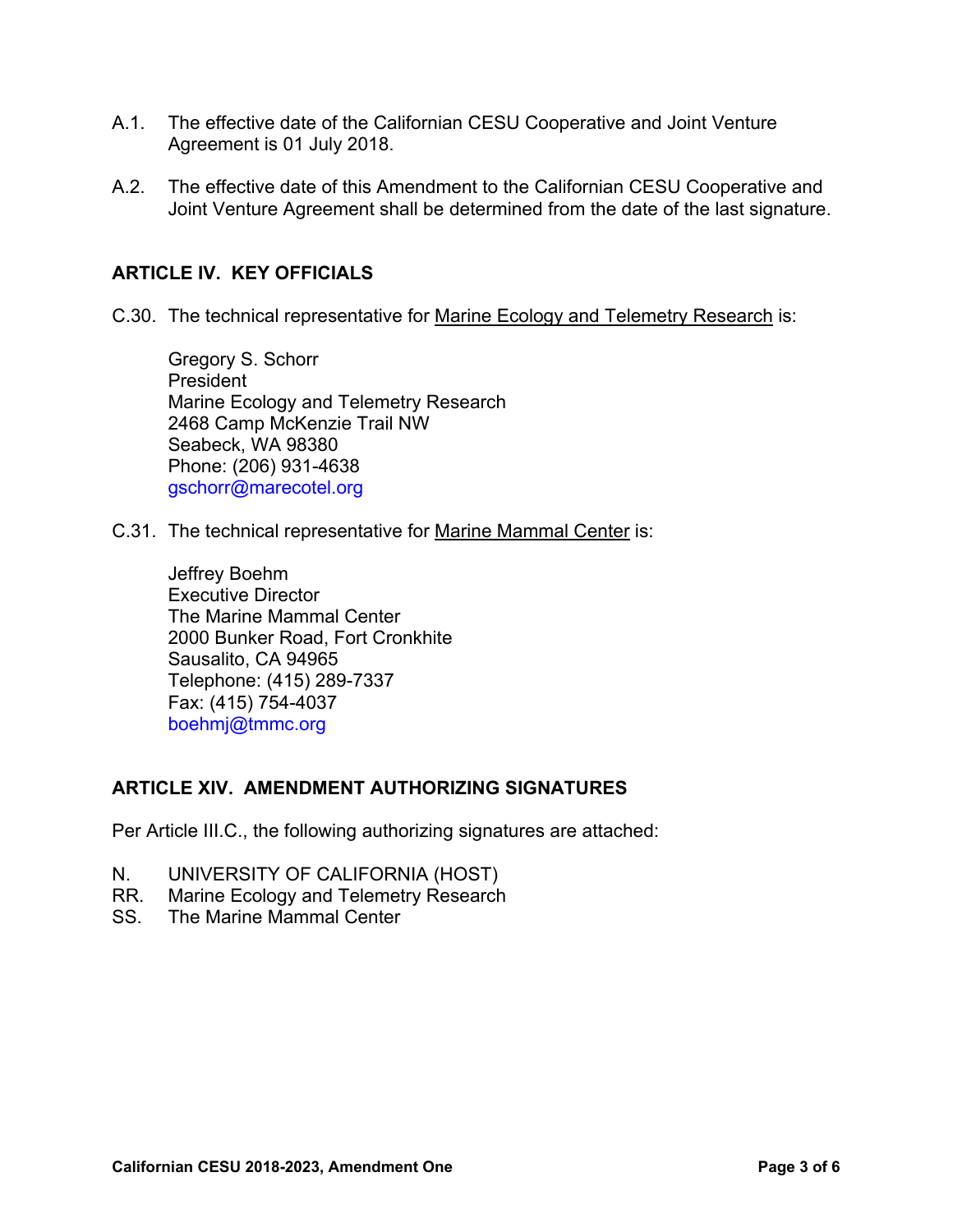### **ARTICLE XIV. AMENDMENT AUTHORIZING SIGNATURES (cont.)**

N. UNIVERSITY OF CALIFORNIA (HOST), systemwide authorization

Foundes & DeMattos l

Lourdes G. DeMattos **Date** Contract and Grant Officer

2/25/2019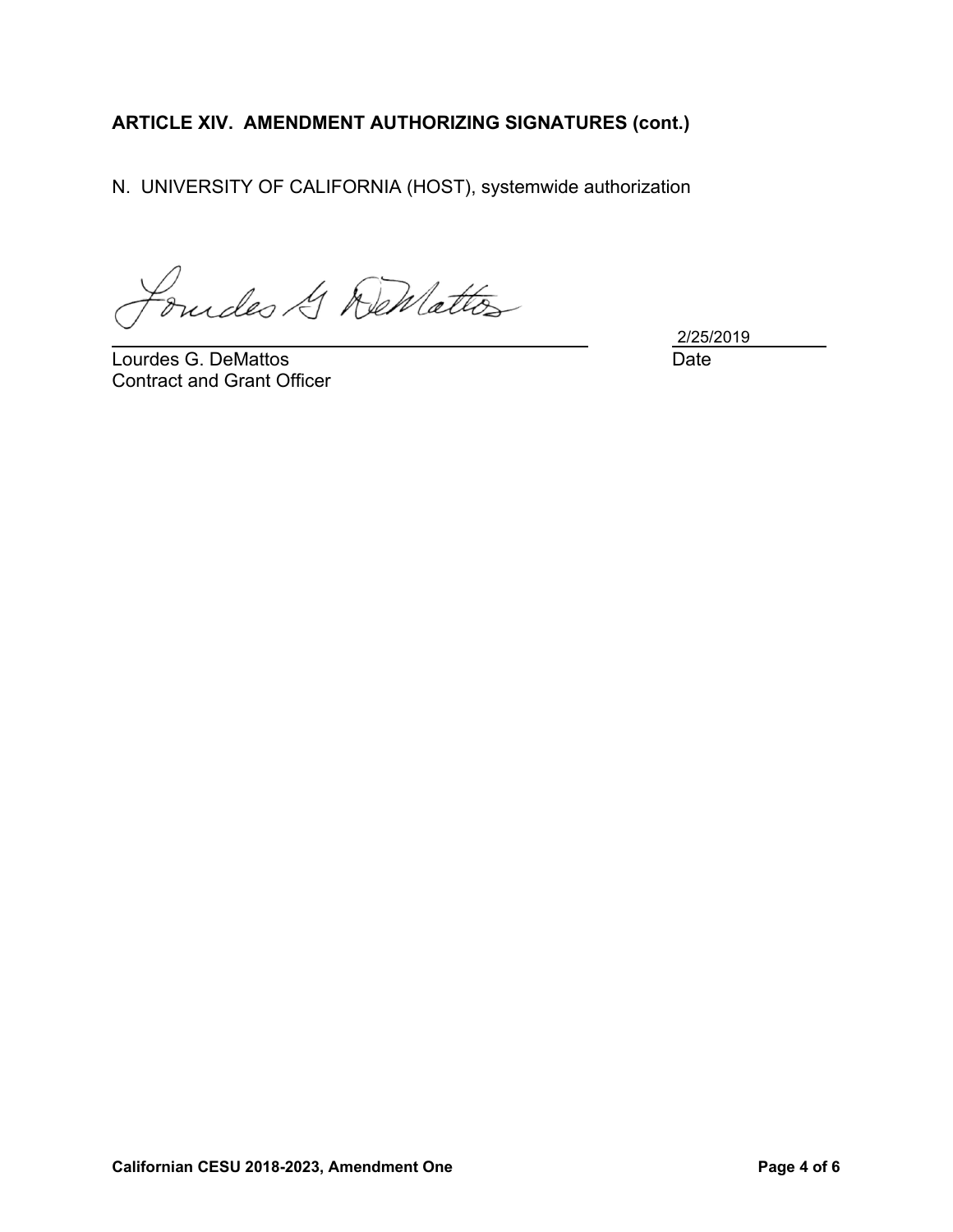## **ARTICLE XIV. AMENDMENT AUTHORIZING SIGNATURES (cont.)**

RR. Marine Ecology and Telemetry Research

T

Gregory S. Schorr **Date** President

l

2/24/2019